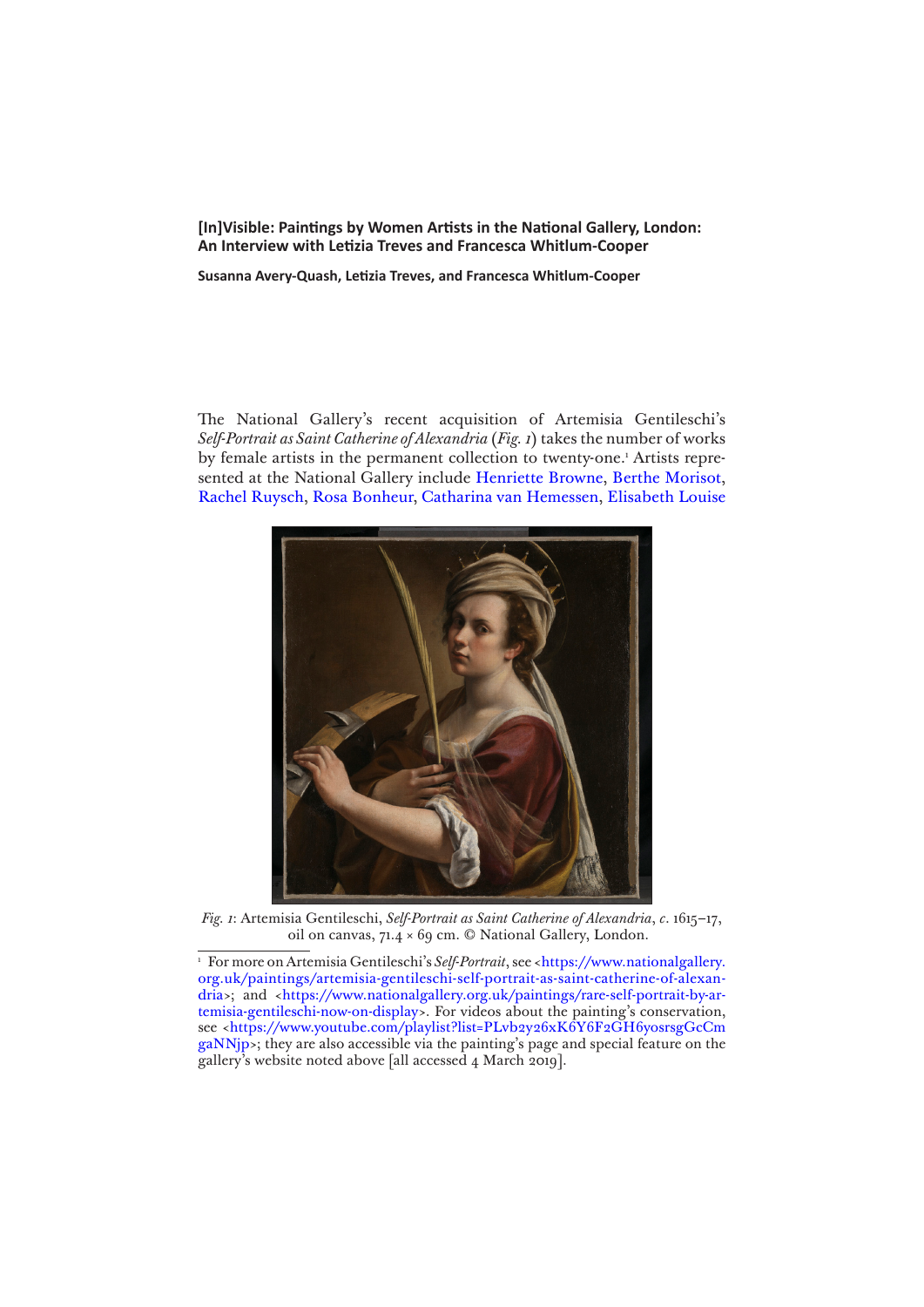[Vigée-Lebrun](https://www.nationalgallery.org.uk/artists/elisabeth-louise-vigee-le-brun), [Judith Leyster](https://www.nationalgallery.org.uk/artists/judith-leyster), [Rosalba Carriera,](https://www.nationalgallery.org.uk/artists/rosalba-carriera) [Marie Blancour](https://www.nationalgallery.org.uk/artists/marie-blancour), Vivien Blackett, Madeleine Strindberg, Maggi Hambling, and Paula Rego.

In this interview at the National Gallery, Susanna Avery-Quash (Senior Research Curator in the History of Collecting) asks Letizia Treves (The James and Sarah Sassoon Curator of Later Italian, Spanish, and French 17th-Century Paintings) and Francesca Whitlum-Cooper (The Myojin-Nadar Associate Curator of Paintings 1600–1800) about the experiences of women artists in the seventeenth and eighteenth centuries, and how their work was received during their lifetimes and later.

**SAQ:** What was it like to be a woman artist in Europe in the seventeenth and eighteenth centuries, and how exceptional was it?

**LT:** Germaine Greer famously described Artemisia Gentileschi (1593– 1653) as 'the magnificent exception'. Although it was certainly unusual for women in seventeenth-century Italy to become professional artists (as opposed to amateurs), Artemisia wasn't alone in doing so — nor was she the first. Famous precedents include Sofonisba Anguissola (1530–1625), who specialized in portraiture (and self-portraits); Lavinia Fontana (1552– 1614), who gained notable success painting portraits and small paintings on copper; and Elisabetta Sirani (1638–1665), whose period of activity overlaps with Artemisia's (though her life was cut short in her twenties), who set up the first school of painting for women. What sets Artemisia apart is that she didn't limit herself to portraiture and still life, but tackled the same biblical and historical subjects as her male contemporaries. It's fair to say that women who became professional painters rarely attained the same fame and reputation as men during their own lifetimes, but Artemisia is an exception in this regard.

**FWC:** Across Europe, the eighteenth century saw more women working as professional artists, but the fact that the Académie royale de peinture et de sculpture in Paris felt the need to limit the number of women who could hold membership at any one time to just four tells you quite a lot about the anxieties these women artists provoked! Even when they were awarded membership to the Académie royale, they received none of the privileges their male counterparts enjoyed, such as studio space within the Louvre or access to life drawing classes. Nevertheless, that didn't stop artists such as Elisabeth Vigée-Lebrun (1755–1842) or Adélaïde Labille-Guiard (1749–1803) becoming extremely successful. They both worked as portraitists — the gallery owns Vigée-Lebrun's *Self-Portrait in a Straw Hat* (NG1653) (*Fig. 2*) — but there were still life painters too, such as Anne Vallayer-Coster (1744–1818) in France or Mary Moser (1744–1819) in England. But stereotypes about women artists being less accomplished than men certainly persisted. At the start of the French Revolution, Vigée-Lebrun fled France for Italy — her position as Marie Antoinette's favourite painter put her in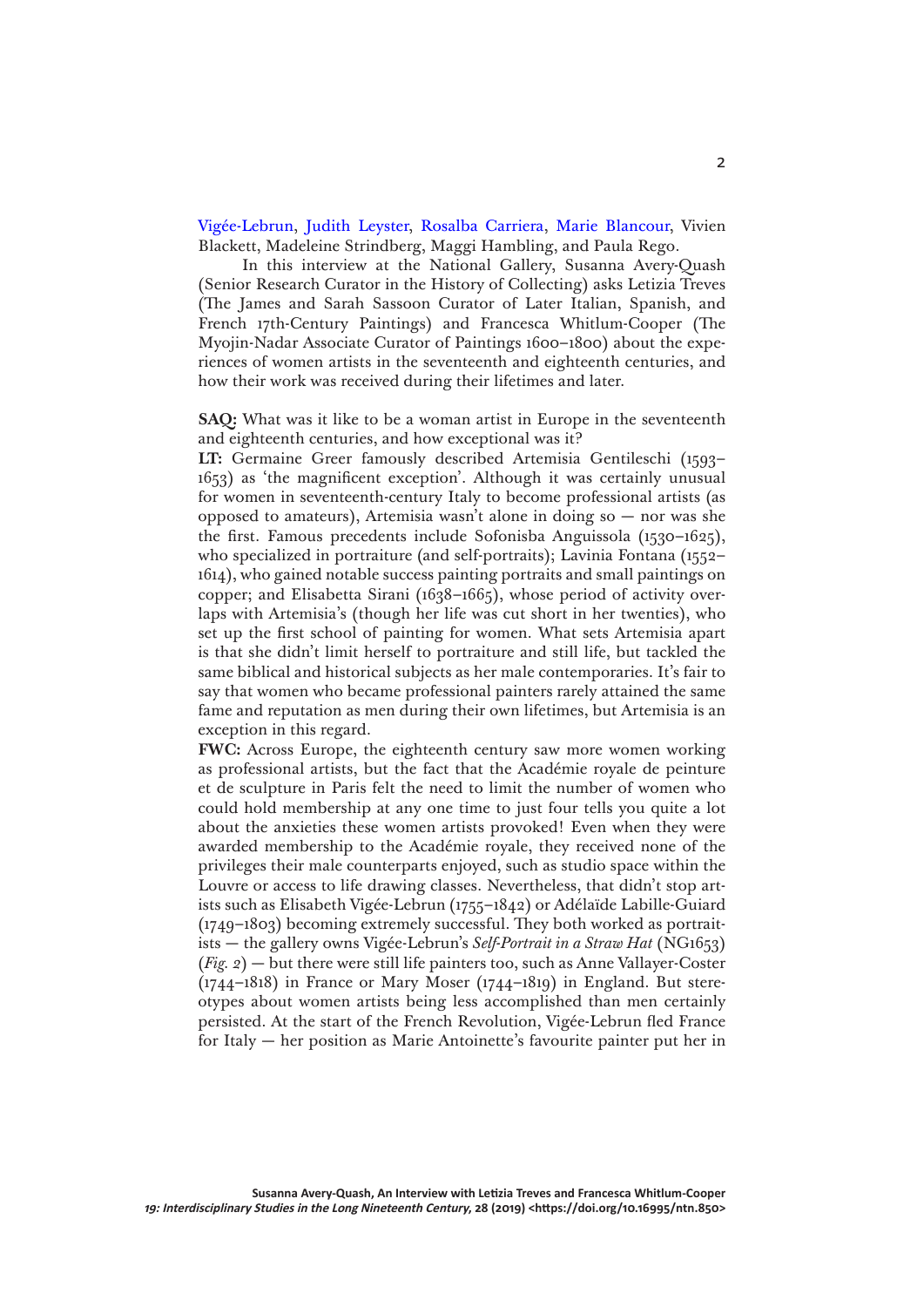

*Fig. 2*: Elisabeth Vigée-Lebrun, *Self-Portrait in a Straw Hat*, after 1782, oil on canvas, 97.8 × 70.5 cm. © National Gallery, London.

jeopardy. When called before the Revolutionary authorities to justify her absence, her husband explained that she had gone to Italy to learn how to perfect her art, despite the fact that she'd been earning an extremely successful living as an artist for some fifteen years!

**SAQ:** How would women artists have received their training? What restrictions were imposed, if any?

**LT:** Most women painters were either the daughters or wives of established artists. Family workshops had existed since the Renaissance (and not just in Italy) — the Bellini family in Venice and Brueghel family in Flanders are just two well-known examples — but these generally followed a pattern of father-to-son training and rarely involved female members of the family. Artemisia was trained in Rome by her father Orazio, alongside her three brothers (who were clearly not as talented). Other women painters who received similar 'in-house' training included Lavinia Fontana, whose father Prospero was active at the court of Pope Julius III in Rome, and Elisabetta Sirani, whose father Giovanni Andrea had been one of Guido Reni's leading pupils in Bologna.

**FWC:** Many eighteenth-century women artists also came from artistic families — clearly being around art from a young age made it easier for a woman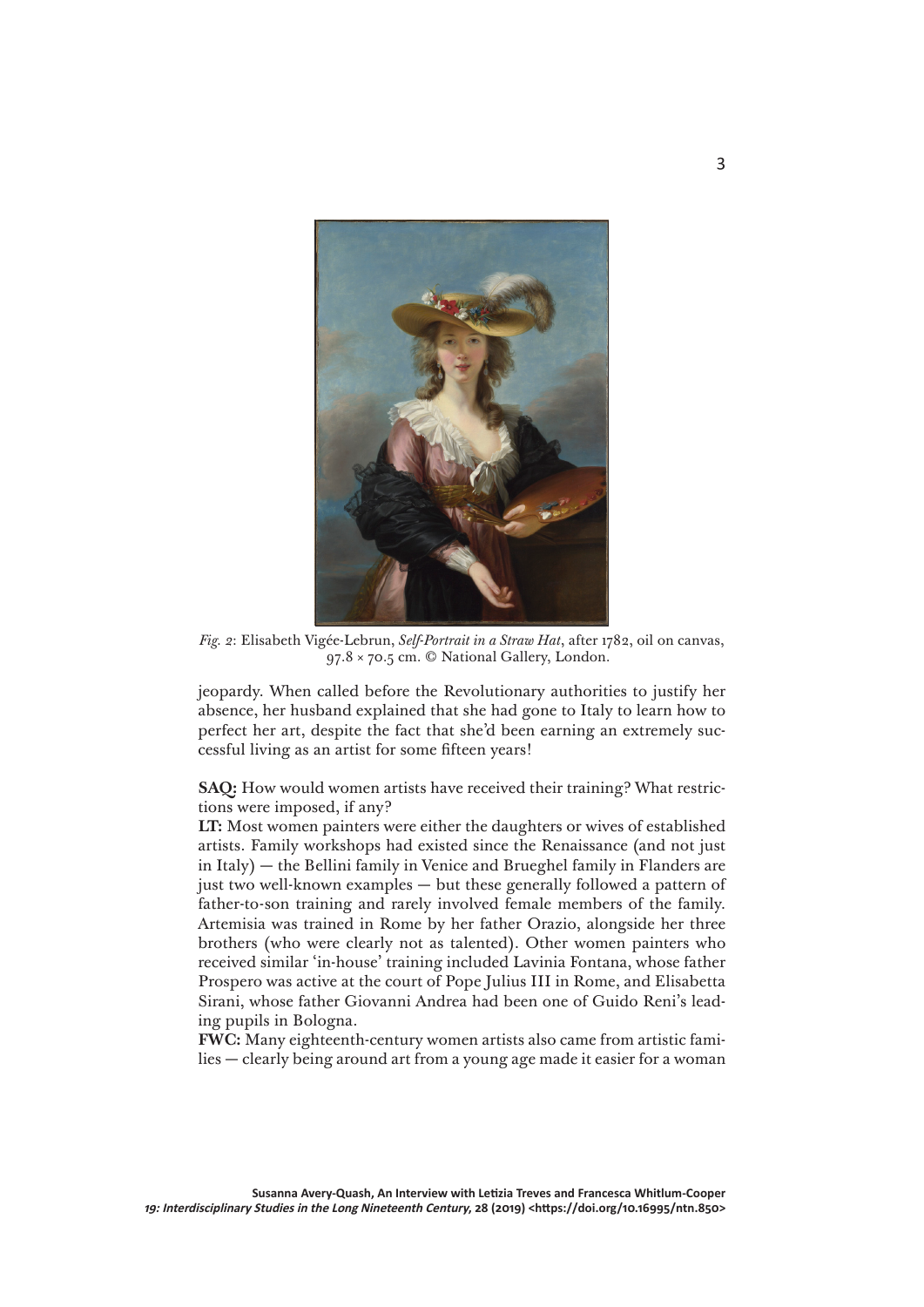to receive instruction since women weren't allowed to attend life drawing classes or take up apprenticeships. Vigée-Lebrun had her earliest training with her father, who was also a painter. Other artists, like Vallayer-Coster or Angelica Kauffman (1741–1807), had fathers who worked in some sort of artistic field, even if they weren't painters, and this must in turn have helped them in the early stages of their careers. Venetian artist Rosalba Carriera (1673–1757) probably began by making designs for the lace trade and decorating snuffboxes, but she went on to become internationally renowned for her pastels; the National Gallery has her 1720s pastel *Portrait of a Man* (NG3126) (*Fig. 3*). Her works were avidly collected by connoisseurs across Europe: she's probably the only woman artist in the eighteenth century to have a room in a princely collection named after her  $-$  the 'Rosalbakabinett' in Dresden, which held more than one hundred of her pastels. Yet despite this great celebrity, and the mobility of her works which she sent right across the Continent, she herself was unmarried and therefore not able to travel without her brother-in-law acting as her escort. **LT:** And travel was important for artists wishing to gain favour outside of their native cities. Artemisia moved to Florence immediately after her rape



*Fig. 3*: Rosalba Carriera, *Portrait of a Man*, 1720s, pastel on paper, 57.8 × 47 cm. © National Gallery, London.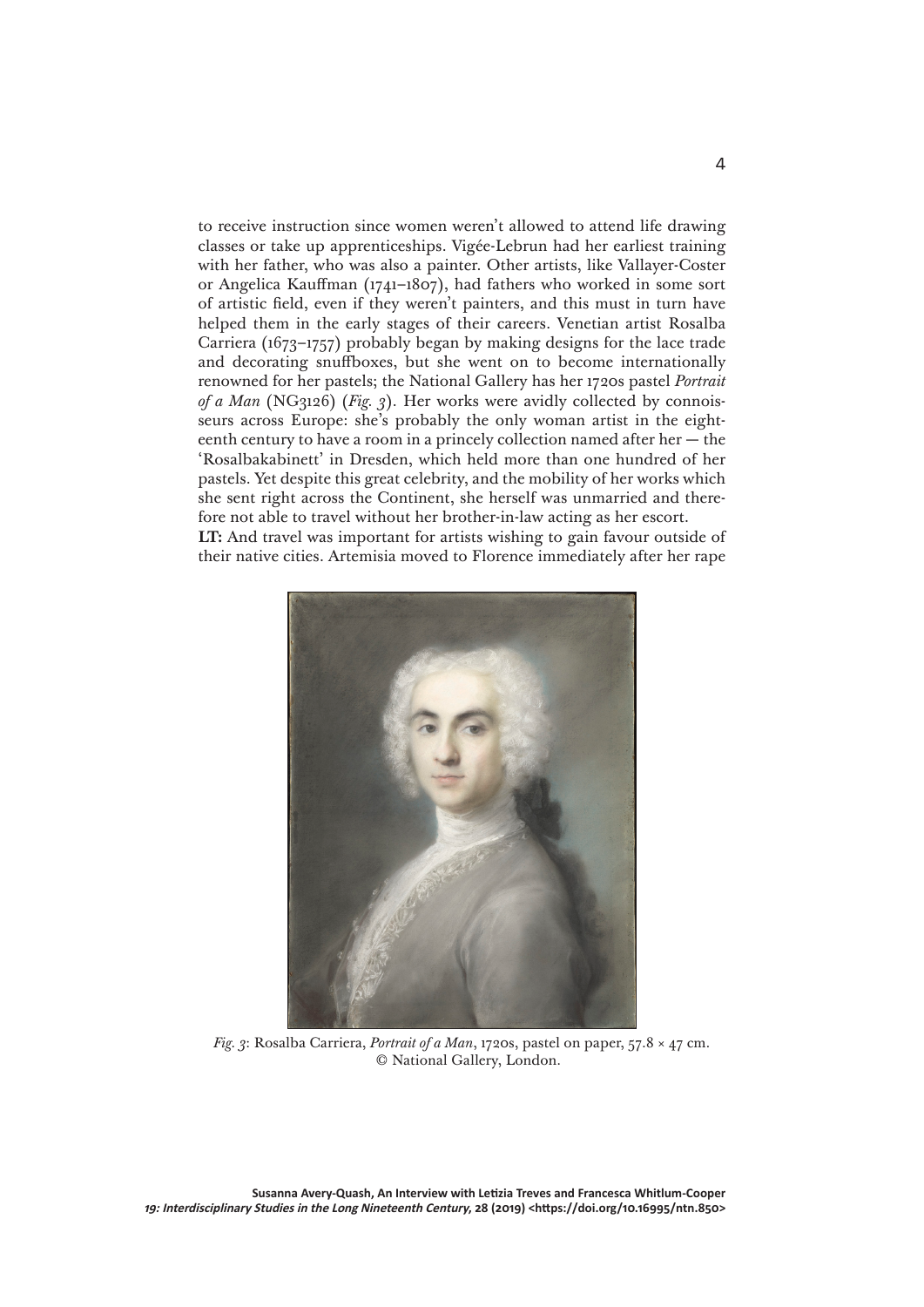trial, but only because she'd been married off to a minor Florentine artist — Pierantonio Stiattesi, the brother of her defence lawyer. For Artemisia this move marked an important moment in her career — it got her out of Orazio's house (and studio) and set her on her way to becoming an independent artist. It was in Florence, after all, that she became the first female member of the Accademia delle Arti del Disegno (in 1616) and established her reputation. In the Gentileschi-Stiattesi household it was Artemisia who was the main breadwinner, being the more celebrated artist of the two. She suffered financial pressures throughout her life, particularly following the estrangement from her husband. In the 1630s Artemisia was especially concerned about financing a dowry for her adult daughter, and in 1649 she wrote to Don Antonio Ruffo saying quite plainly that she was bankrupt ('son fallita'). Artemisia is all the more extraordinary for having succeeded despite the artistic, financial, and reputational pressures of being a woman artist, particularly one without stable employment at court or a wealthy husband at her side.

**SAQ:** How did the life of a woman artist differ from that of a man's?

**LT:** It's frequently forgotten in talking about women artists that, as well as being professional painters, they were also mothers. Lavinia Fontana gave birth to an astonishing eleven children and Artemisia had five children over a period of just five years in Florence, just as her career was taking off. Her daughter Prudenzia, named after Artemisia's own mother (whom she'd lost when she was twelve), is the only one who survived to adulthood. She too became a painter and although no certain works by her are known, Artemisia actively promoted her daughter's work through her own contacts and patrons.

**FWC:** At the same time, some women artists didn't marry. Carriera had two sisters, one of whom married an artist and the other assisted in her studio. I think for her, marriage would have meant giving up her artistic  $c \cdot c \cdot c \cdot c$  are  $c \cdot c \cdot c \cdot c$  was  $c \cdot c \cdot c \cdot c \cdot c$  the career  $-c \cdot c \cdot c \cdot c \cdot c \cdot c$  the possibility of doing both. Aside from the details of their family life, women artists certainly had much less freedom than men — whether that was in relation to travel, as with Carriera, or in terms of academy membership and the opportunity to study from a model or even to train with someone outside their own family. But some women artists used their femininity to their advantage. Vigée-Lebrun, for example, produced wonderfully informal, tender portraits of Queen Marie Antoinette and her children, which in turn won her numerous commissions from other members of the French court. It was Marie Antoinette who secured Vigée-Lebrun's membership to the Académie royale — she was admitted without having to go through any of the normal admission procedures, much to the annoyance of her male colleagues!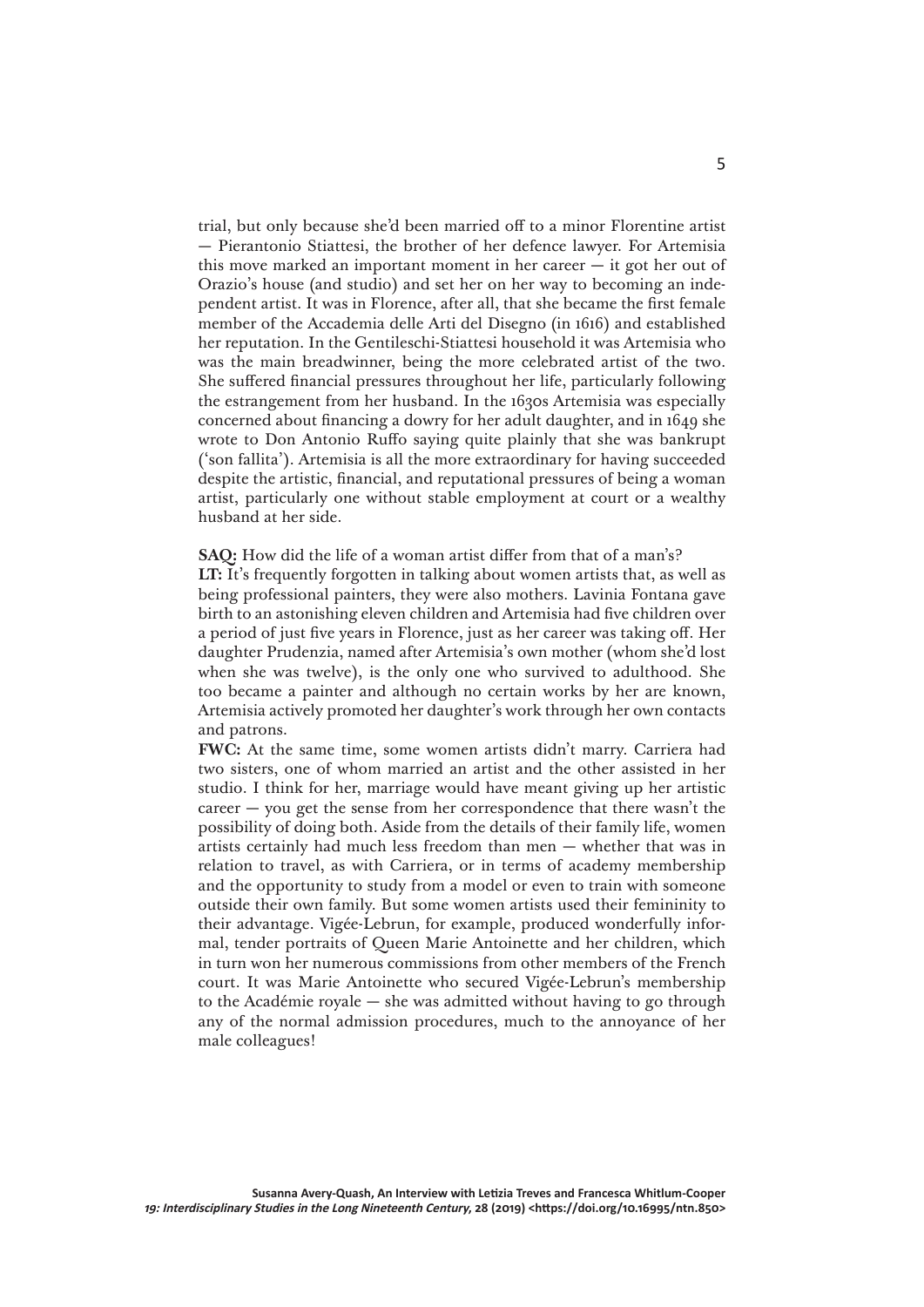**LT:** Your point about women painters using their femininity — or their singularity — to their advantage is also true of Artemisia. She was a renowned beauty and seems to have used her own image frequently, especially in Florence where a number of self-portraits are recorded. Artemisia was fully aware of the appeal such paintings had for collectors, particularly as her fame grew, and she explicitly offers her self-portraits to Cassiano dal Pozzo in Rome and Don Antonio Ruffo in Messina to include in their 'galleries' of eminent and illustrious painters.

**FWC:** Yes, there's definitely an appeal in the eighteenth century too about owning a work painted by a woman. Owning a pastel by Carriera was extremely desirable. People talked of wanting to *possess* a work by Carriera, especially her self-portraits, even though her biographers repeatedly noted rather bluntly that she was not an attractive woman. And we know, too, from correspondence, that some of her collectors found themselves experiencing this blurring of boundaries between what was in the frame and the woman who painted it. People frequently connected her depictions of women with Carriera herself, even when she wasn't painting a self-portrait. **LT:** That's also true of Artemisia. Her works often feature a female heroine and there was certainly a strong market for her pictures during her lifetime. Male viewers must have experienced a frisson in knowing that a certain semi-nude Susanna, Judith, or Cleopatra was painted by a woman and (in some cases) even resembled the artist. Artemisia was fully aware of the appeal and erotic potential of this, particularly since she was widely admired by contemporaries for both her beauty and her talent.

**SAQ:** What circles did women artists move in? What were their networks of influence?

**LT:** Artemisia worked for the highest echelons of European society, including the Grand Duke of Tuscany, the Duke of Bavaria, Philip IV of Spain, and Charles I of England. In Florence she moved in important circles, working for the Medici and frequenting eminent figures such as Michelangelo Buonarroti the Younger (great-nephew of the celebrated Michelangelo) and the astronomer Galileo Galilei. The familiarity Artemisia displays in her correspondence with dal Pozzo and Ruffo shows just how close she was to these notable collectors — in a letter to Ruffo in 1649, Artemisia defiantly declares, 'I will show Your Most Illustrious Lordship what a woman can do.' These influential men were not only her patrons, they also mediated on her behalf and sent her money.

**FWC:** Although she rarely left her native Venice, Carriera's pastels were collected across Europe — by kings, nobles, connoisseurs, and other artists. Many of her letters survive and reveal that she was in correspondence with courts and collectors from Paris to Sweden to Dresden! She had membership of the academies in Paris, Florence, and Bologna, so there was a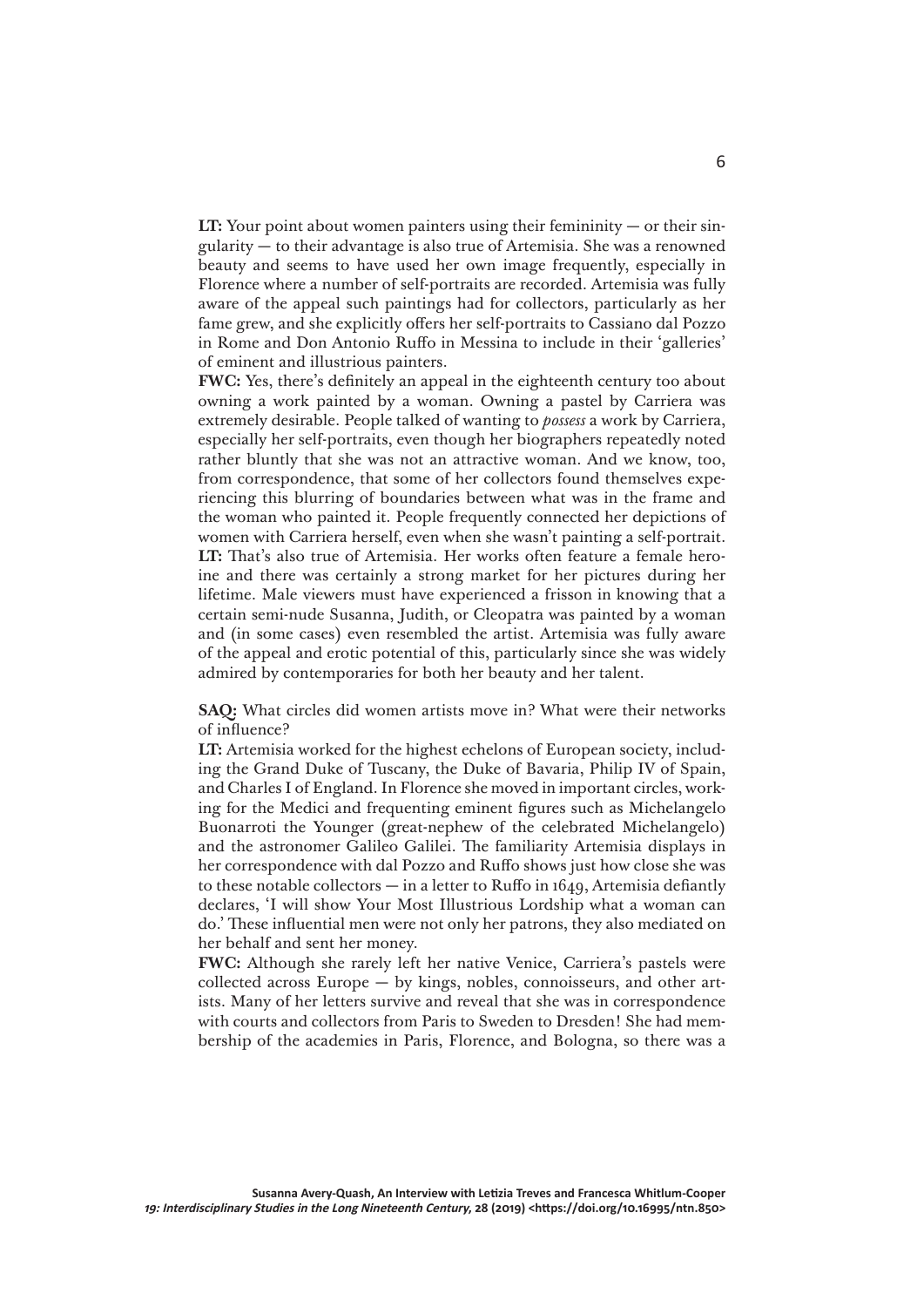real prestige to her connections and reputation. Vigée-Lebrun was similarly well connected. In exile from the French Revolution, she travelled to the cities and courts of Europe, working prolifically, winning admission to the academies of Rome, Parma, Bologna, St Petersburg, Berlin, and Geneva. She really had an incredibly international reputation and audience, and made a great success of this period outside of France. Both these women's careers absolutely refute the notion of women painting at home in a very modest, domestic, or amateur way.

## **SAQ:** What was the perception of women artists in their own day?

**LT:** There seems to have been an ambivalent attitude to women artists in seventeenth-century Italy. A letter of 1637 written by the painter Giovanni Lanfranco (published by Patrizia Cavazzini) illustrates this perfectly. Lanfranco had sold a painting to a patron who, on returning to Rome, was teased for having bought a mediocre picture described in derogatory terms as being a workshop piece, or even 'the work of a woman'. After reluctantly agreeing to the canvas being returned and reimbursing his client, Lanfranco poses the question that if indeed the painting had been the work of a woman, would it not have been worth three times as much, 'bad as it was'? Thus a woman painter's work might have been considered more valuable than a man's, even if it was notably inferior in quality.

**FWC:** It was a complex business, for eighteenth-century artists and critics, to acknowledge the skills of women artists while simultaneously noting the limitations of their gender. After years of urging by her collectors, Carriera spent a year in Paris between 1720 and 1721, during which she was much feted and awarded membership to the Académie royale. Yet the Parisian art world — which was almost exclusively male at that point — found it difficult to reconcile her skill and her gender. Charles-Nicolas Cochin managed to remind his readers that the fame of women artists rested on their rarity more than their skill, in the same paragraph that nominally set out to celebrate Carriera's fame, lauding her as 'the glory of her sex'! Gender really was unavoidable in the discussion of female artists' work in the eighteenth century, but perhaps that's not so different from today…

## **SAQ:** How would you describe the legacy or posthumous reputation of the women artists you've discussed here?

**LT:** Like Caravaggio and Orazio Gentileschi, Artemisia was greatly admired during her lifetime but was forgotten over the following centuries. She's only properly been re-evaluated over the last fifty years or so and today she's considered not only the most celebrated female painter in seventeenth-century Italy but also one of the most important women artists of all time. She continues to inspire novels, plays, documentaries, and feature films.